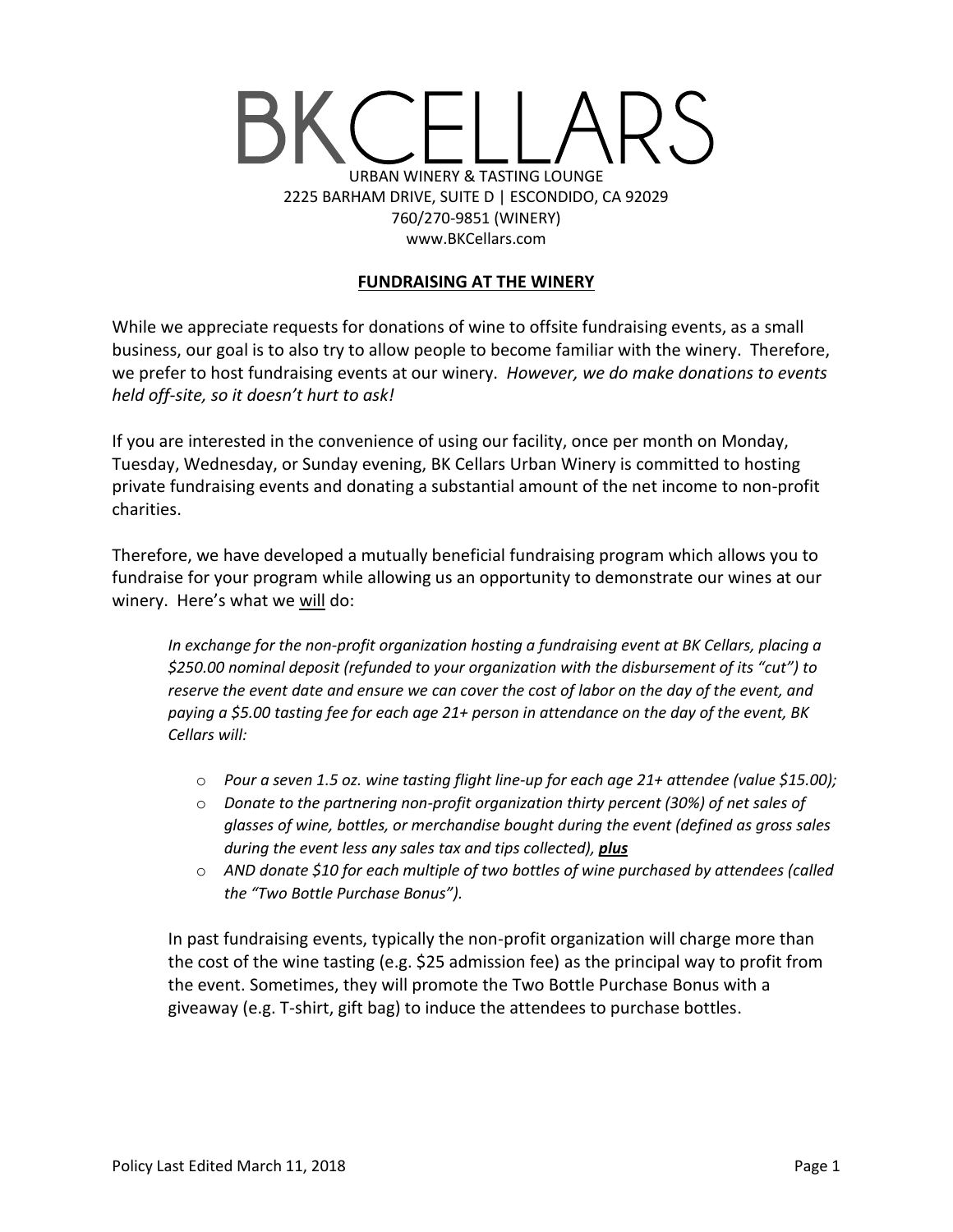#### **Here's an example of the results of a fundraising event at our winery:**

Total net sales  $$1133.00 \times 30\% = $339.90$ 36 bottles sold = \$180.00 "Two Bottle Purchase Bonus" Refund of Deposit =  $$250.00$ ————- BK Cellars owed charity subtotal =  $$769.90$ Charity owed BK Cellars subtotal: 54 tickets  $x$  \$5.00/person tasting fee = \$270.00 ————— Net result: BK Cellars paid charity \$499.90.

**Charity charged \$30.00 admission fee for the event, kept all the admission fees, and received \$249.90 net from BK Cellars, which resulted in a \$1,370.10 net profit on the three hour event. Plus, they hosted had a silent auction also!**

We don't think there's any offer like this anywhere else in San Diego County!

# **READY TO RESERVE YOUR FUNDRAISING EVENT? Contact us at [info@bkcellars.com](mailto:info@bkcellars.com)**

Please provide your organization's name with what or who the fundraiser will benefit, contact name, telephone number, e-mail address, and proposed dates. We'll get back to you quickly!

If you have questions about the facility or want to serve beer at the fundraiser, flip to the next page.



Conference Room Lounge Area



Tasting Bar